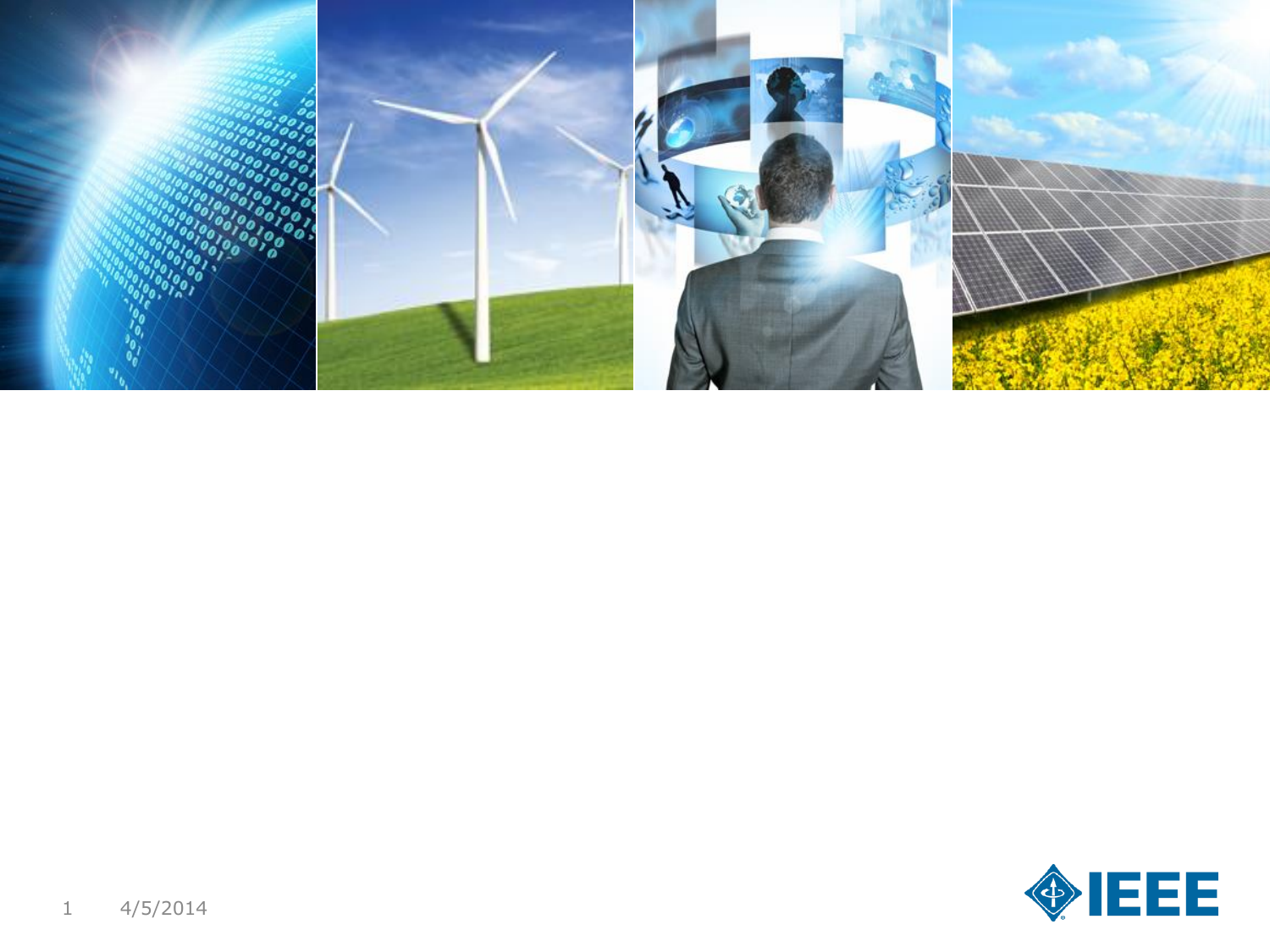## **R8 History Activities – Milestones(1)**

- To help R8 Sections prepare proposals for **History Milestones** I wrote a **simple guide**, now on the R8 website (Member Activities pages).
- Many good proposals for Milestones in R8 are in preparation, some seem close to approval.
- The **first in Germany**, for hydro generation scheme at **Rheinfelden**, is approved, and I expect the **Heinrich Hertz** demonstration of electromagnetic waves at **Karlsruhe** to be approved very soon

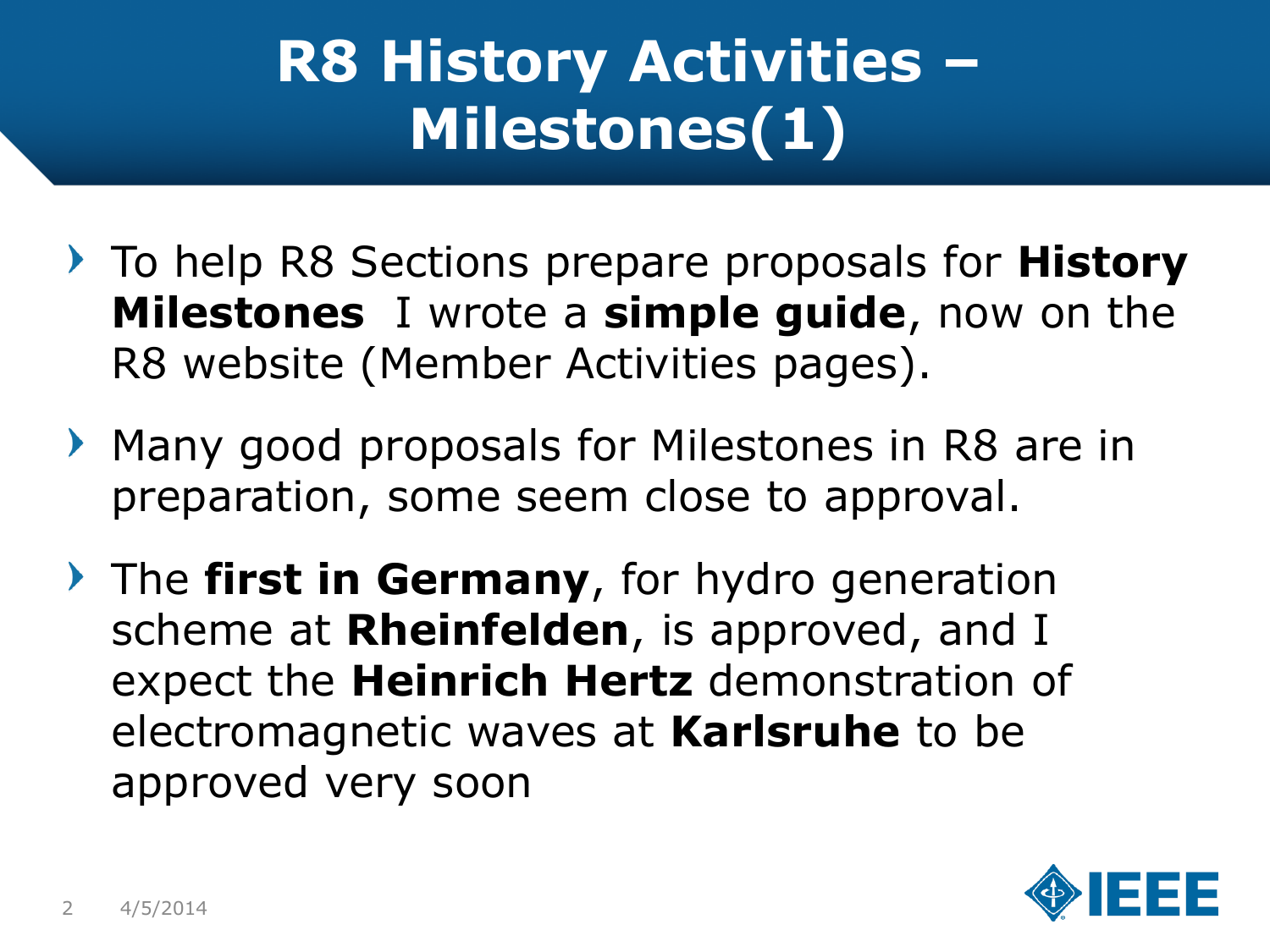## **R8 History Activities – Milestones(2)**

- The **UKRI** Section is working on a number of proposals, Blumlein's invention of **stereo sound recording** methods being at an advanced stage.
- There are eleven proposed milestone subjects being considered for **Ukraine** and **IEEE Foundation funding** has been provide to support the costs.
- Several good plans for Milestones in **Hungary** are being discussed, but I do not know that the actual proposal has yet been started for any of these.

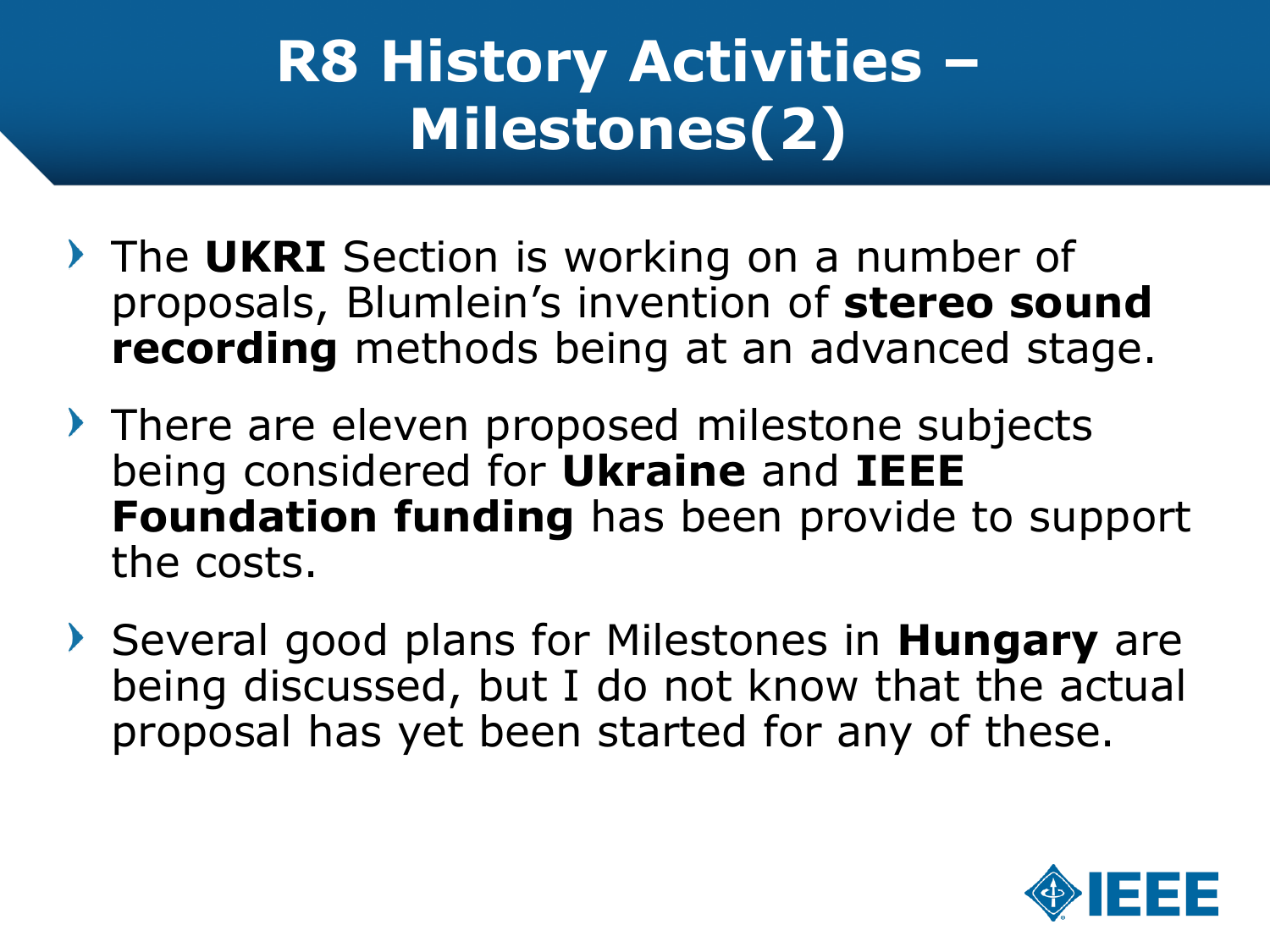## **The IEEE History Center**

- The **IEEE History Center** has been on **Rutgers University** campus for many years: that contract has now ended and a decision made to move the Center to **Stevens Institute of Technology.**
- $\triangleright$  I hope all the Center staff will remain after this move.
- **Discussions continue about options for** cooperation between **IEEE and IET in History and Archives** areas, but since IET is preoccupied in a major refurbishment of its London premises, little concrete progress has occurred.

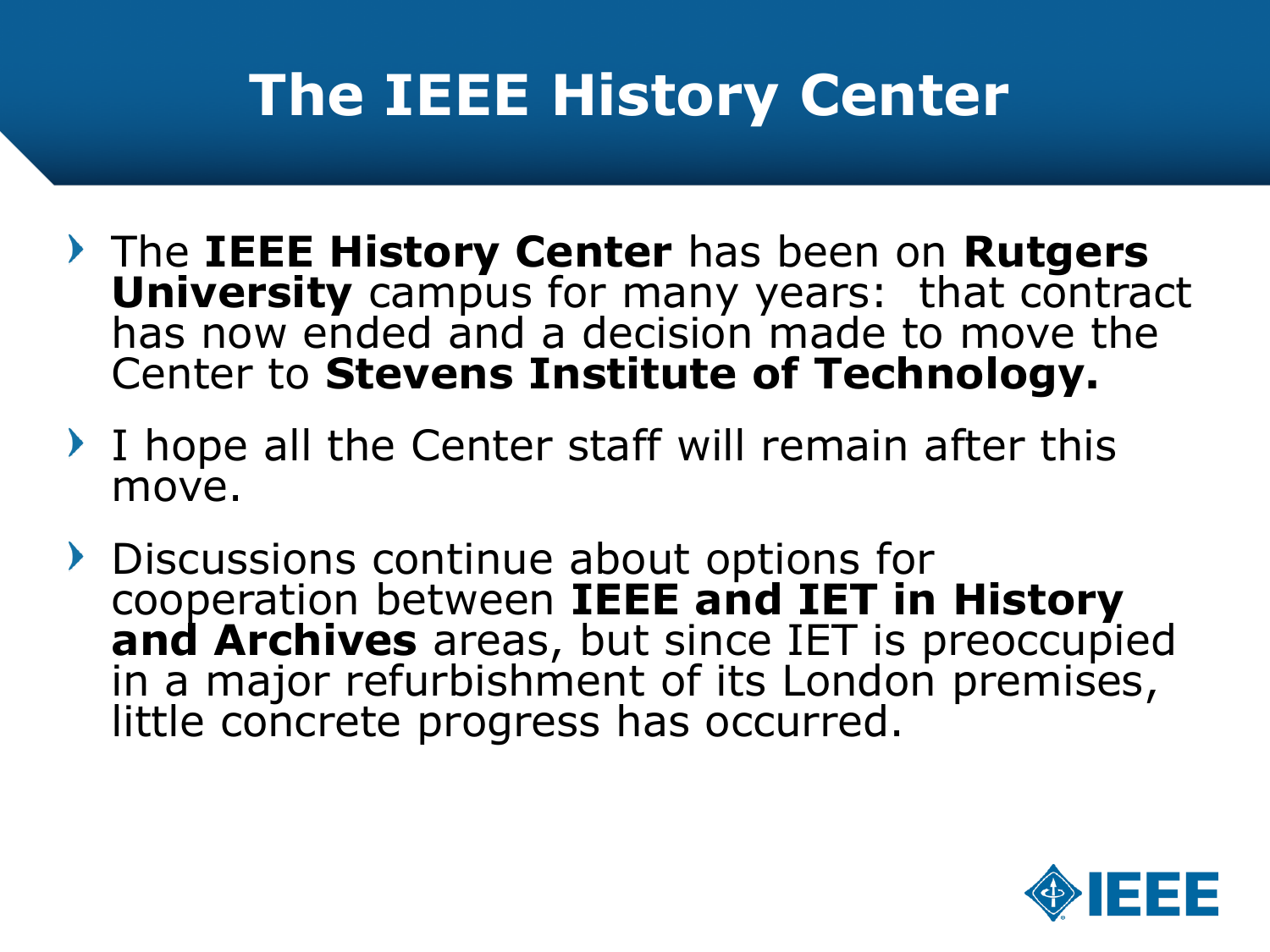# **History Activities UK**

- In the UK in particular, there are many events taking place to remember and study the events of World War One (1914-1918 from the UK perspective) and to study the lead up to the war and its many consequences.
- **Most such studies and events are of no relevance** to IEEE, but many relate to technology developments which arose from military needs and subsequently had many other consequences, and all that is of course in IEEE's domain.
- I presented a paper on Army and Air Force wavemeters used in that war, at a conference in Oxford in January